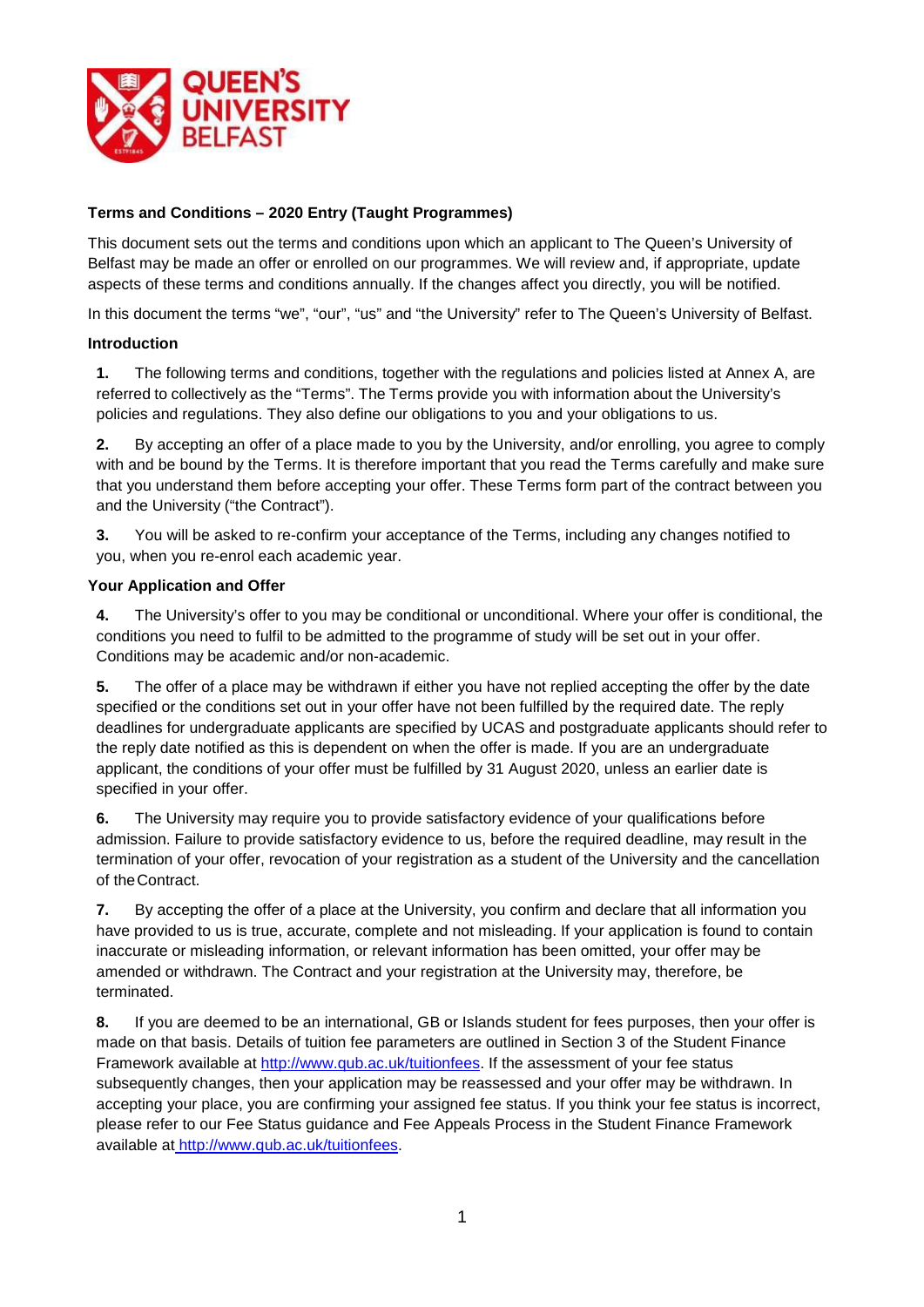### **Registration**

**9.** To become a student of the University you are required to demonstrate that you have the right to study in the UK when you enrol and register at the start of your proposed programme of study. You will then re-enrol annually thereafter for each subsequent year of study. If enrolment and registration are not completed before the end of the fourth week of the first semester of each year you will be deemed to be withdrawn by the University.

**10.** By enrolling and registering you confirm that you will abide by the regulations and policies of the University, listed at Annex A, and that you are liable for the payment of your full tuition fee and any other charges, based on the modules you enrol on (See clause 13 below). Enrolling in each subsequent year of study, and your progression on your programme, is subject to you having made satisfactory academic progress and/or by permission of the relevant Board of Examiners.

**11.** Every person by enrolling and registering to become a student of the University makes the following undertaking:

*'I do hereby promise that I will conform to the Statutes of the University and to all Regulations, Rules and Policies, including the Student Charter.'*

The Statutes of the University are available at [http://www.qub.ac.uk/home/Discover/About-](http://www.qub.ac.uk/home/Discover/About-Queens/Leadership-and-structure/Registrars-Office/University-Governance/)[Queens/Leadership-and-structure/Registrars-Office/University-Governance/. T](http://www.qub.ac.uk/home/Discover/About-Queens/Leadership-and-structure/Registrars-Office/University-Governance/)he Student Charter is available at [http://www.qub.ac.uk/dasa/AcademicAffairs/GeneralRegulations/StudentCharter/.](http://www.qub.ac.uk/dasa/AcademicAffairs/GeneralRegulations/StudentCharter/)  The Regulations, Rules and Policies are listed at Annex A.

**12.** If you are subject to UK immigration control, you must demonstrate that you have appropriate immigration status in order to be eligible to enrol or register. By enrolling and registering, you confirm and declare that you will abide by the terms of your visa conditions, Tier 4 compliance requirements (if applicable) and relevant UK Home Office rules. Any breach may result in the University withdrawing sponsorship and therefore termination of registration at the University.

**13.** Unless you have already disclosed via UCAS or the online Direct Admissions Portal (PGT applicants), you must disclose on registration with the University if you

i. have, or after enrolment and registration acquire, an unspent criminal conviction for a relevant offence (see [Conduct Regulations 6.2\)](http://www.qub.ac.uk/directorates/AcademicStudentAffairs/AcademicAffairs/GeneralRegulations/ConductRegulations/); or

ii. are subject to a Non-Molestation Order or an Order under the Protection from Harassment Order (Northern Ireland) 1997, in which the complainant is a member of the University, or an Anti-Social Behaviour Order or a Sexual Offences Prevention Order; or

iii. are subject to a police investigation and/or who are subject to pre-charge, police or court bail conditions which have an impact on their ability to attend campus or carry out study;

The Director of Academic and Student Affairs may consult with senior colleagues and/or other appropriate persons and will, where appropriate, invoke the University's Conduct Regulations (see [Conduct](http://www.qub.ac.uk/directorates/AcademicStudentAffairs/AcademicAffairs/GeneralRegulations/ConductRegulations/)  [Regulations\)](http://www.qub.ac.uk/directorates/AcademicStudentAffairs/AcademicAffairs/GeneralRegulations/ConductRegulations/). Disclosure is for the purpose of assessing the risk of harm or injury to other students, staff, visitors or other users of University facilities or to its reputation. Failure to disclose any unspent conviction for a relevant offence may be deemed to constitute a disciplinary offence. If you would like more information about the process please contact Academic Affairs [\(appeals@qub.ac.uk\)](mailto:appeals@qub.ac.uk) or call 208 9097 5007. See also Annex A.

#### **Tuition Fees**

**14.** Information about our tuition fees and related charges is summarised in the Student Finance Framework available at [http://www.qub.ac.uk/tuitionfees. W](http://www.qub.ac.uk/tuitionfees)here other costs directly related to your programme of study are likely to be incurred, these will be set out in your programme information. You are responsible for payment of any such costs. By accepting your offer you confirm that you have received sufficient information on the programme that you have chosen and are aware of the associated fees and payment terms.

**15.** Your tuition fee will be determined by a combination of factors, including whether you are an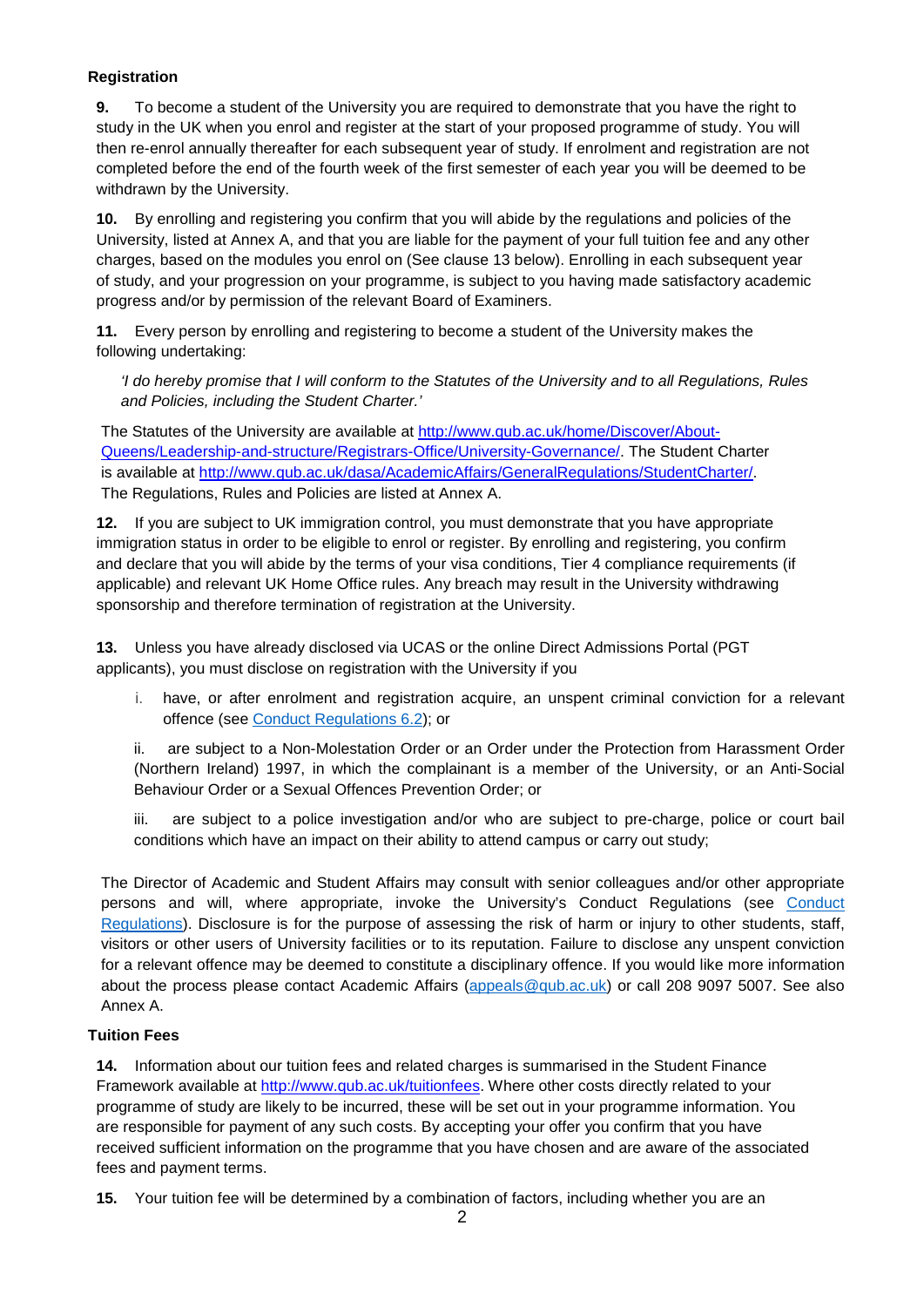undergraduate or postgraduate student, whether you are studying full-time or part-time and your tuition fee status. Your tuition fee status is determined by whether you are a NI, EU, GB/Islands or International student as defined in the Student Finance Framework available at [http://www.qub.ac.uk/tuitionfees.](http://www.qub.ac.uk/tuitionfees)

**16.** Details of the tuition fee setting and approval mechanism are included in the Student Finance Framework available at [http://www.qub.ac.uk/tuitionfees. T](http://www.qub.ac.uk/tuitionfees)uition fees, and any subsequent fee increases, for home and EU students are set by the Northern Ireland Government, Department for the Economy. The University reviews its GB/Islands and International student tuition fees and related charges annually. The level of your fees will be determined based on the first year that you commence your studies on the programme (your Admit term) and in subsequent years this tuition fee will be subject to an inflationary increase. Once fees are confirmed each year, they will be published at [http://www.qub.ac.uk/tuitionfees.](http://www.qub.ac.uk/tuitionfees)

**17.** In order to secure a place on your programme, you may be required to pay a deposit. If a deposit is required, you will be advised accordingly in your letter of offer. If you do not pay the deposit in accordance with the payment terms advised, your application shall be withdrawn without further notice.

**18.** Any deposit you pay will be offset against the balance of tuition fees owed to the University. You will only be entitled to a refund of any deposit in accordance with Section 6 of our Student Finance Framework available at [http://www.qub.ac.uk/tuitionfees.](http://www.qub.ac.uk/tuitionfees)

**19.** At registration, tuition fees must be either paid in full, or a commitment given to pay these by one of the approved payment options. A non-refundable payment of 25% of the calculated tuition fee is due at enrolment. Full details of these payment options are available at [http://www.qub.ac.uk/tuitionfees.](http://www.qub.ac.uk/tuitionfees)

**20.** In the event that your tuition fees have not been paid in full by the relevant final payment date or in accordance with our fee payment options, we shall be entitled to suspend you from the University, refuse to permit you to continue on your programme of study and terminate the Contract (without incurring any liability to you).

**21.** A refund of tuition fees may be made if you withdraw from your programme of study. Refunds are calculated with reference to the date of withdrawal from the University and will not be actioned if the withdrawal procedure has not been followed correctly. Details of fee liability dates are outlined in Section 5 of the Student Finance Framework available at [http://www.qub.ac.uk/tuitionfees.](http://www.qub.ac.uk/tuitionfees) For details of Appeals processes in respect of Fee payments, please refer to points 8, 33 and Annex A of this document.

**22.** If payment of your tuition fees is being met by a third party and the third party fails to make payment, then you will be personally liable for the tuition fees or any outstanding balance of fees.

**23.** The University will not refund to you any fees paid on your behalf by the Student Loans Company, or any other third party.

# **Changes to Your Programme**

**24.** We prepare our prospectus and online information about our programmes with care and every effort is made to ensure that the information is accurate. The printed version of the prospectus is, however, published at least a year before our programmes begin. Information included in the prospectus may, therefore, change before you receive your offer. Updates and changes will be published online, so you should check our website for the most current information before you accept your offer.

**25.** The University has made available, via the CourseFinder webpages [\(http://www.qub.ac.uk/courses/\)](http://www.qub.ac.uk/courses/), information on your programme of study, and we will endeavour to deliver programmes as described. It is a standard of good practice, however, that programmes are regularly reviewed and as a result, changes may be made. Changes have been categorised into Major Programme Changes and Minor Programme Changes. The definitions of Major Programme Changes are available at[:](http://www.qub.ac.uk/directorates/AcademicStudentAffairs/AcademicAffairs/ProgrammeApprovalandReview/ProgrammeManagement/MajorChangestoExistingProgrammes/)

[http://www.qub.ac.uk/directorates/AcademicStudentAffairs/AcademicAffairs/ProgrammeApprovalandRevie](http://www.qub.ac.uk/directorates/AcademicStudentAffairs/AcademicAffairs/ProgrammeApprovalandReview/ProgrammeManagement/MajorChangestoExistingProgrammes/) [w/](http://www.qub.ac.uk/directorates/AcademicStudentAffairs/AcademicAffairs/ProgrammeApprovalandReview/ProgrammeManagement/MajorChangestoExistingProgrammes/) [ProgrammeManagement/MajorChangestoExistingProgrammes/](http://www.qub.ac.uk/directorates/AcademicStudentAffairs/AcademicAffairs/ProgrammeApprovalandReview/ProgrammeManagement/MajorChangestoExistingProgrammes/) . All other changes, including changes to optional modules are defined as Minor Programme Changes.

**26.** The University will consult with students enrolled on a programme of study before any Major Programme Change is made. This consultation will usually be managed through Staff Student Consultative Committees and student representatives on School Education Committees. In all cases where a Major Change to a programme is made, we will communicate to students and applicants, affected by the change,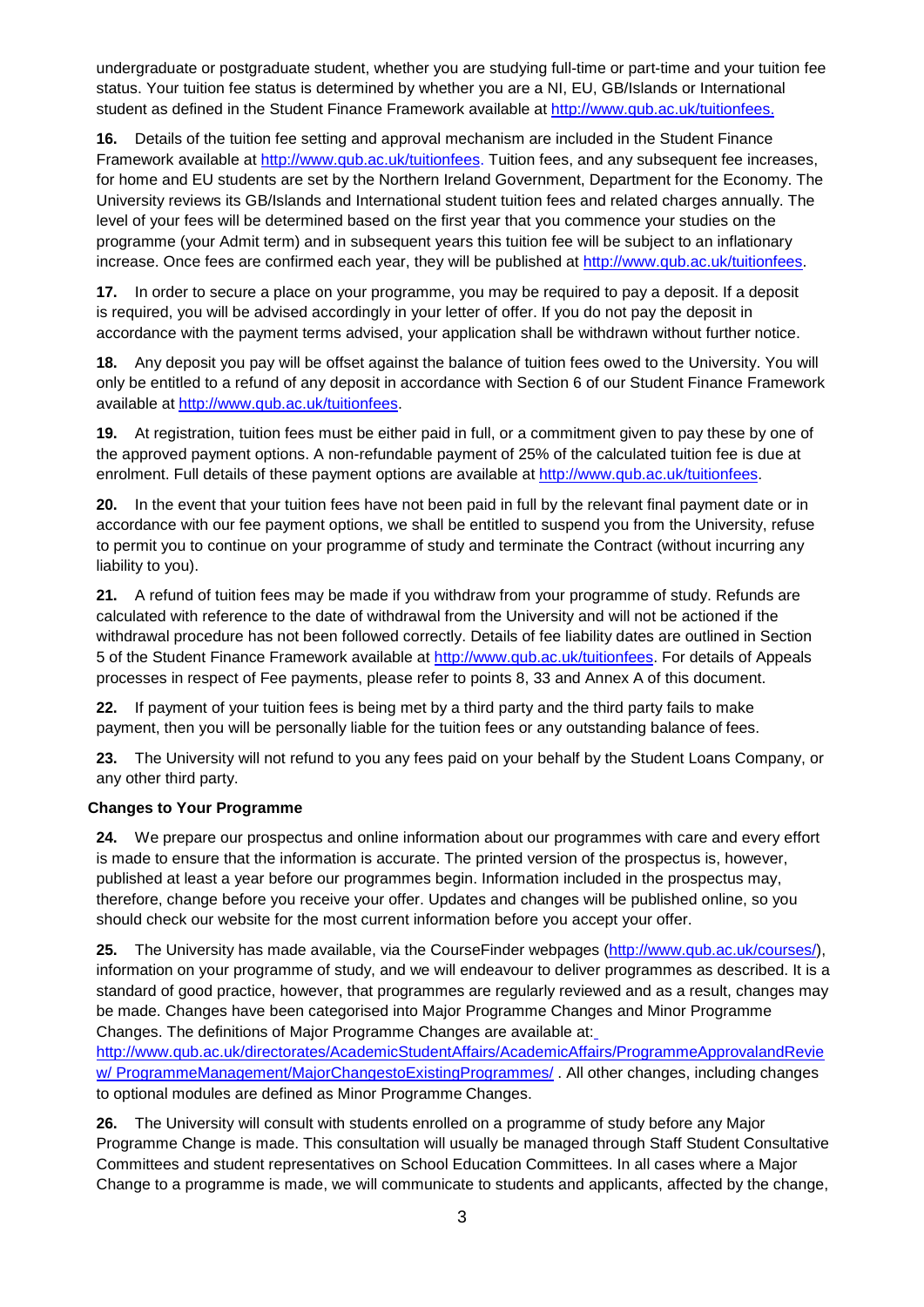at the earliest possible opportunity. In most cases, this will be in the academic year before the change happens. Minor Programme Changes will be updated in the relevant programme specification which will be available on the University's website.

**27.** Where a programme is accredited by a professional body, we may be required to change the programme to meet the professional body's requirements.

**28.** The range and content of optional modules will change over time. Your programme information sets out the optional modules currently available for the programme, but the options listed may not run in any given year. Delivery of optional modules may depend on student demand, staff availability and developments in the subject.

**29.** The University's portfolio of programmes changes over time, with new programmes being introduced, and others being withdrawn. Where a decision is taken to withdraw a programme, a teachingout arrangement will be put in place to enable those students already registered for the programme to complete it within the normal period of study. We will notify you of any changes as detailed in Clause 25 above.

**30.** In the unlikely event that we make a Major Change to your programme of study and any such change adversely affects you, or if we discontinue your programme of study, we will seek to offer you a suitable replacement programme. If we are unable to offer you a suitable replacement programme, we shall use reasonable endeavours to refer you to a comparable higher education provider offering a suitable replacement programme. If you do not wish to accept our offer of a replacement programme or if we are unable to offer a replacement, you will be entitled to cancel the Contract and withdraw. In the event that you choose to withdraw, we will make a refund of tuition fees and deposits paid as per Section 5 of our Student Finance Framework available at [http://www.qub.ac.uk/tuitionfees.](http://www.qub.ac.uk/tuitionfees)

### **Cancellation**

**31.** If you accept your offer by distance communication (for example, via UCAS or online, without face to face contact) you have a legal right to cancel the Contract. This can be done at any time within 14 days of the date of your acceptance of the unconditional or conditional offer.

For undergraduate courses, this applies to your acceptance of an offer for a place as either your firm or insurance choice. For postgraduate, it applies to your acceptance of an offer for a place on a programme.

**32.** If you so wish to cancel the Contract, you should inform our Admissions and Access Service in writing, or by completing the cancellation form at Annex B. If you cancel within the 14-day period, any advance payment or deposit made by you will be refunded in full.

**33.** Notwithstanding your specific right above to cancel, you are also entitled to cancel the Contract and withdraw from your programme after expiry of the cancellation period (including after enrolment), by following our withdrawal procedure. If you cancel the Contract in this way, then you may lose all or part of the tuition fees or other payments paid by you, or on your behalf, in accordance with the University's Refund Policy as per Section 5 of our Student Finance Framework available at [http://www.qub.ac.uk/tuitionfees.](http://www.qub.ac.uk/tuitionfees)

**34.** Subject to your right of internal appeal and any requirement to pay fees, your obligations under the Contract will end if your application is withdrawn or your studies with the University are terminated. Termination may occur because:

- a. A request from us for additional information in support of an application or enrolment remains unanswered within the period stipulated;
- b. You fail to enrol with the University and/or pay outstanding fees in accordance with our Student Finance Framework available at [http://www.qub.ac.uk/tuitionfees;](http://www.qub.ac.uk/tuitionfees)
- c. We have reason to believe that you are not fully engaged with your studies, or that you may have left the programme without notifying us;
- d. Action has been taken against you in accordance with our Conduct Regulations: <http://www.qub.ac.uk/dasa/AcademicAffairs/GeneralRegulations/ConductRegulations/> or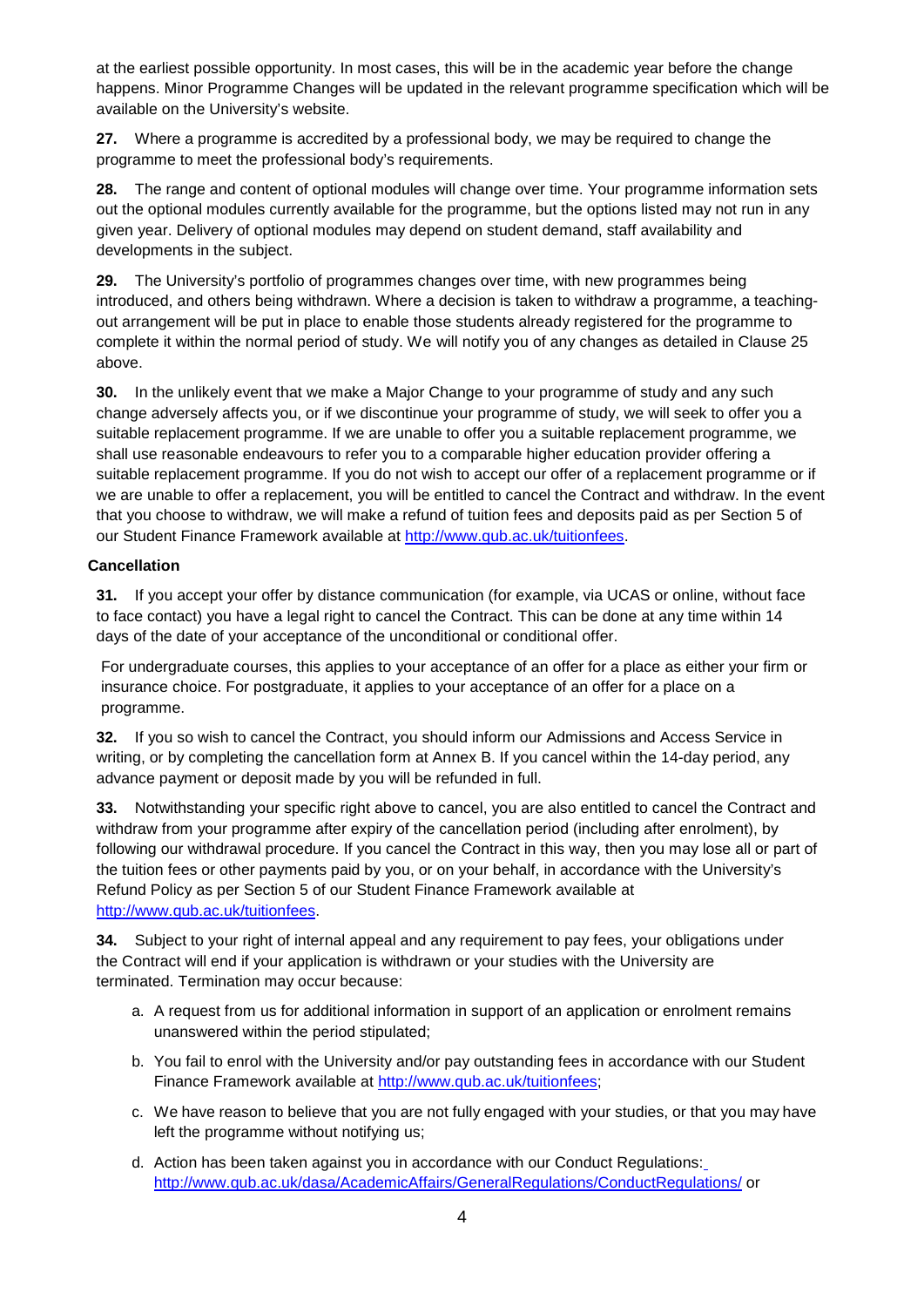Procedures for Dealing with Academic Offences[:](http://www.qub.ac.uk/dasa/AcademicAffairs/GeneralRegulations/Procedures/ProceduresforDealingwithAcademicOffences/)

[http://www.qub.ac.uk/dasa/AcademicAffairs/GeneralRegulations/Procedures/ProceduresforDealing](http://www.qub.ac.uk/dasa/AcademicAffairs/GeneralRegulations/Procedures/ProceduresforDealingwithAcademicOffences/) [withAcademicOffences/;](http://www.qub.ac.uk/dasa/AcademicAffairs/GeneralRegulations/Procedures/ProceduresforDealingwithAcademicOffences/)

- e. Action has been taken against you following the decision of a Board of Examiners; or
- f. There has been a breach of Tier 4 visa conditions which has resulted in the University withdrawing sponsorship.

**35.** In addition, we may end the Contract by written notice to you if:

- a. There is a change in your circumstances between accepting an offer and starting your programme, which, in our reasonable opinion, makes it inappropriate for you to study on your programme;
- b. We become aware of information about you which we did not know before (for example,criminal convictions) which, in our reasonable opinion, makes it inappropriate for you to study on your programme; or
- c. You have failed, in our reasonable opinion, to provide all relevant information, or have supplied false or misleading information, relating to your application for your programme.

### **Complaints**

**36.** If, as a registered student, you have a complaint about the University, you should follow our Complaints Procedure which can be found on our website. We aim to resolve any complaints you may have as promptly, fairly and amicably as possible.

### **Students with Disabilities**

**37.** The University is committed to a policy of equal opportunity to Higher Education and we seek to ensure that students with disabilities and/or long-term conditions have equitable access to all aspects of university life. We will, therefore, take all reasonable steps to ensure that all students can benefit from the full range of academic, cultural and social activities that are offered by the University.Implementation of reasonable adjustments and provision of support is guided by the Special Educational Needs and Disability (Northern Ireland) Order 2005, Section 75 of the Northern Ireland Act 1998 and other relevant legislation.

**38.**The Student Disability Policy outlines the University's commitment to ensuring students with disabilities and/or long-term conditions have equitable access to all aspects of University life, as far as reasonably practicable. The policy also details the general principles of support that students with a disability and/or long-term condition can expect if they disclose their condition and register with the University's Disability Service. Further details on the range of services available can be obtained from our website at [http://www.qub.ac.uk/sgc/disability.](http://www.qub.ac.uk/sgc/disability)

# **Liability**

**39.** The University shall have no responsibility or liability for loss or damage to your personal property, or any injury to you (financial or otherwise), caused by another of our students or by any person who is not our employee or authorised representative. You may wish, therefore, to insure your personal property.

**40.** The University will not be liable to you, in any manner whatsoever, for any failure or delay, or for the consequences of any failure or delay, in performance of any contract with you, if it is due to any event beyond our reasonable control including, but not limited to:

- a. Strikes, lockouts or other industrial action or disputes (whether involving our workforce or any other party);
- b. Acts of God;
- c. Pandemic, quarantine or widespread illness (whether affecting our staff and/or student body or otherwise);
- d. Governmental requisitioning, emergency planning or provision;
- e. War, protests, fire, flood, storm, tempest, explosion;
- f. An actual, suspected or threatened act of terrorism;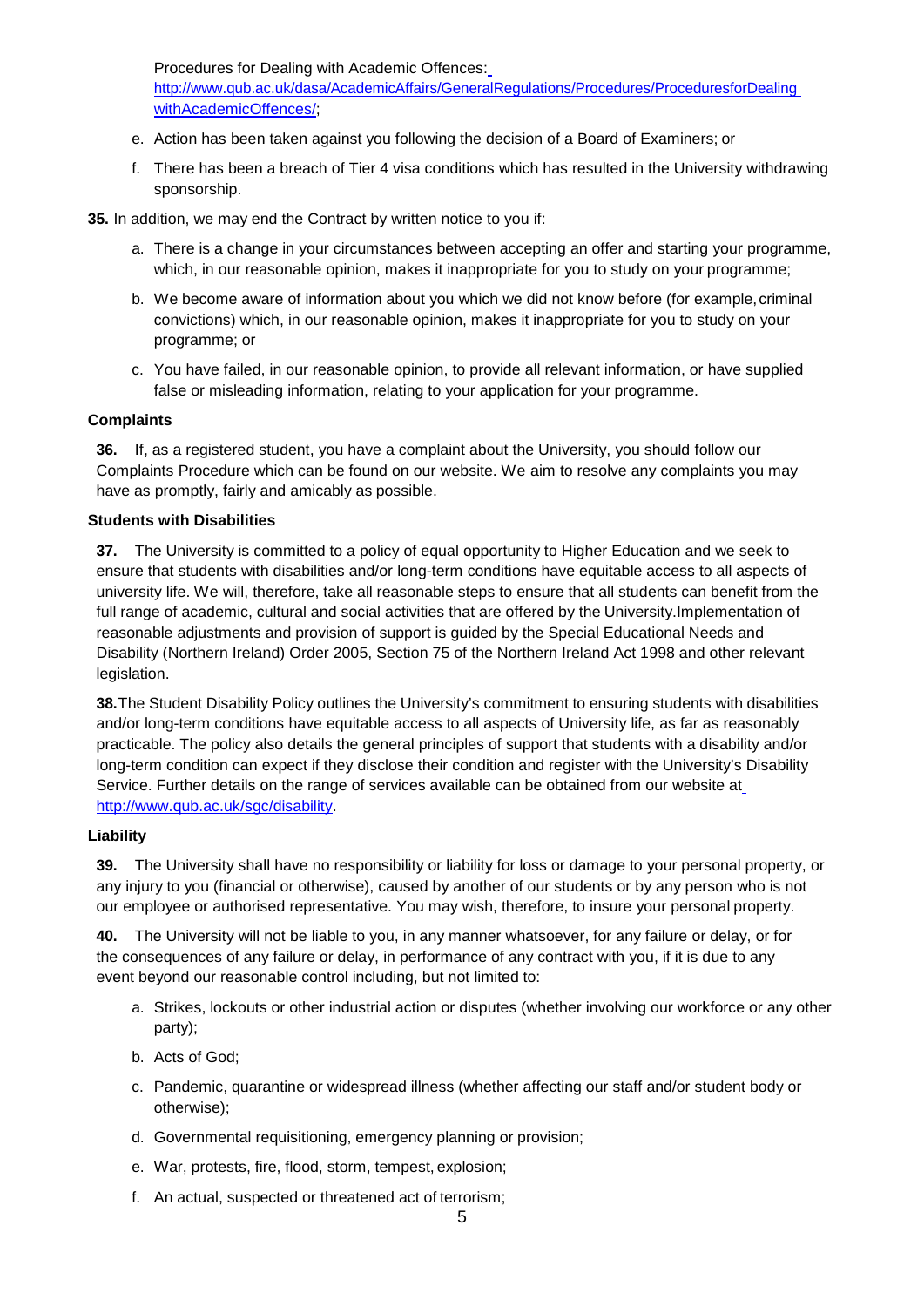- g. Riot;
- h. Civil commotion;
- i. National emergencies;
- j. Breakdown of plant or machinery;
- k. Actions or defaults of placement providers; or
- l. Default of suppliers or sub-contractors.

Each of the provisions above is separate and severable. Accordingly, if any court or body or authority of competent jurisdiction finds any such provision to be illegal, unlawful, void or unenforceable this will not affect the remainder of those provisions which will continue in full force and effect. In all such incidences reasonable steps will be taken to minimise the disruption to our services and any adverse impact toyou.

**41.** The University will be liable to you for any loss or damage you suffer that is a foreseeable result of our breach of this agreement or if we fail to carry out our obligations under these terms and conditions to a reasonable standard, but not to the extent that any such failure is attributable to your own fault or the fault of a third party that is not within our control. The University will not be liable for loss or damage which were not foreseeable. Losses are foreseeable if they were an obvious consequence of our breach of these terms and conditions or if they were contemplated by you and us at the time we entered into this agreement.

# **Data Protection**

**42.** Any personal information provided by you may be processed by us in accordance with the provisions of the EU General Data Protection Regulation, the Data Protection Act 2018 and our Data Protection Policy which can be found at [http://www.qub.ac.uk/Discover/About-Queens/Leadership-and](http://www.qub.ac.uk/Discover/About-Queens/Leadership-and-structure/Registrars-Office/Policies/)[structure/Registrars-](http://www.qub.ac.uk/Discover/About-Queens/Leadership-and-structure/Registrars-Office/Policies/) [Office/Policies/.](http://www.qub.ac.uk/Discover/About-Queens/Leadership-and-structure/Registrars-Office/Policies/)

**43.** Details of why we collect your personal data, how we collect this and what we do with your personal data, can be found in our Student Privacy Notice available from our website at: [http://www.qub.ac.uk/Discover/About-Queens/Leadership-and-structure/Registrars-Office/Information-](http://www.qub.ac.uk/Discover/About-Queens/Leadership-and-structure/Registrars-Office/Information-Compliance-Unit/Data-Protection/)[Compliance-Unit/Data-Protection/.](http://www.qub.ac.uk/Discover/About-Queens/Leadership-and-structure/Registrars-Office/Information-Compliance-Unit/Data-Protection/)

# **Intellectual Property**

**44.** Unless you are a postgraduate research student, you shall normally own any intellectual property you generate during your programme including, without limitation, the content of examination scripts and assignments. You will be advised if there are different arrangements applicable to your programme or your study.

**45.** For students enrolled on postgraduate research programmes, intellectual property rights will normally belong to the University, in accordance with our intellectual property policy <https://www.qub.ac.uk/Business/Commercialisation/IP-and-innovation/IP-policy/> .

# **General**

**46.** The Contract constitutes the entire agreement between the University and you in relation to its subject matter. If there is any inconsistency between these Terms and the other documents forming part of the Contract, the provisions of the Terms shall prevail. The Terms shall only be enforceable by the University and you.

**47.** You should visit our website regularly to review any amendments to the regulations and policies referred to in the Terms. We will take reasonable endeavours to draw your attention to any significant changes to regulations and policies.

**48.** Any failure or delay by us to exercise any right or remedy under the Contract, or by law, shall not constitute a waiver of that or any other right or remedy, nor shall it prevent or restrict any further exercise of that or any other right or remedy.

**49.** If any provision or part-provision of the Contract is held by any court or competent authority to be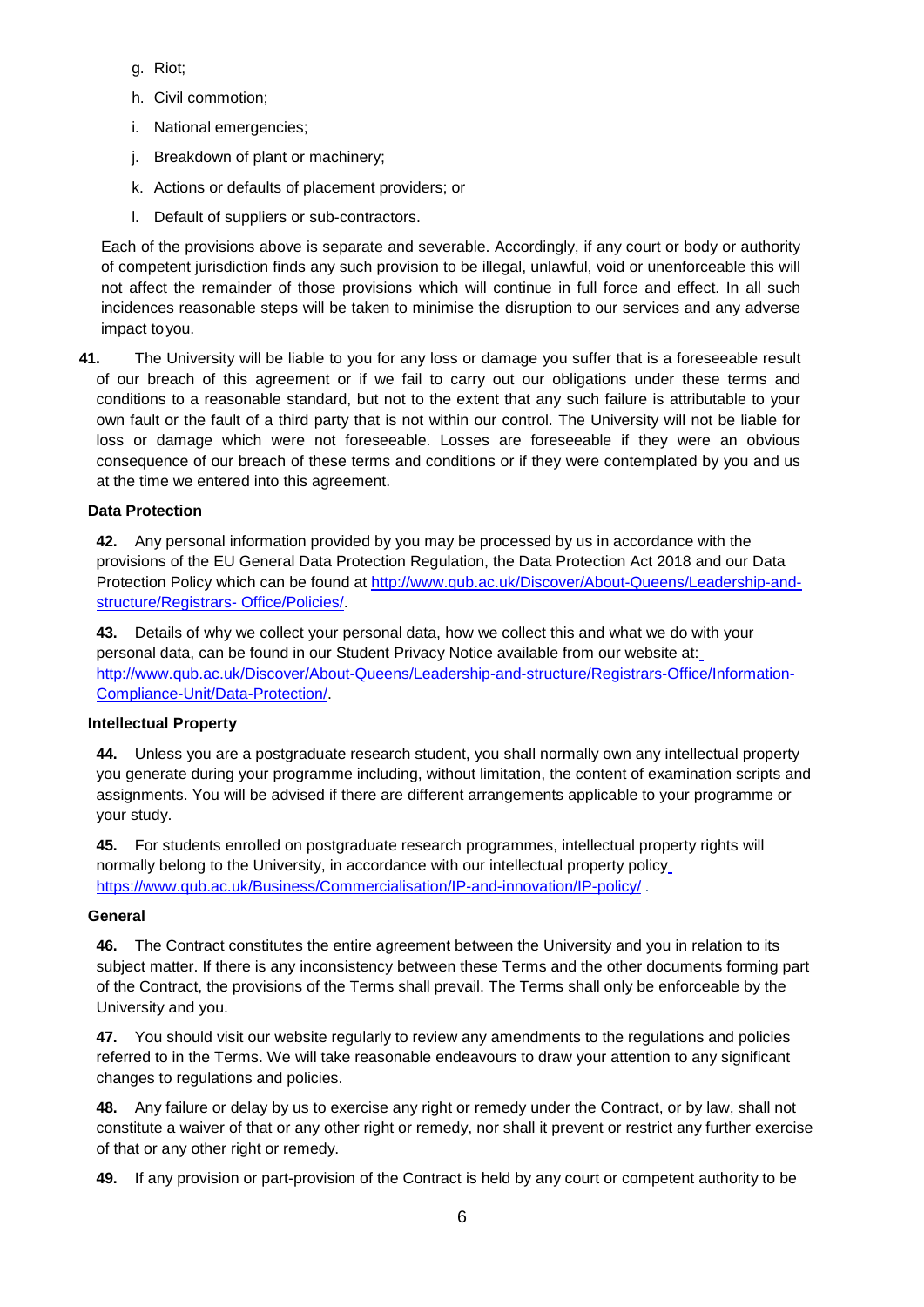voidor unenforceable, it shall be deemed modified to the minimum extent necessary to make it valid, legal and enforceable. If such modification is not possible, the relevant provision or part-provision shall be deemed deleted. Any such modification to or deletion of a provision or part-provision shall not affect the validity and enforceability of the rest of the Contract.

**50.** The Contract is personal to you; you are not permitted to transfer it, or assign any of the rights and obligations under it, to a third party.

**51.** The Contract does not confer third party benefits for the purposes of the Contracts (Rights of Third Parties) Act 1999.

**52.** Clauses within this contract may be subject to the United Kingdom's changing relationship with Europe.

#### **Law and Jurisdiction**

**53.** Any dispute or claim arising out of, or in relation to, the Contract will be governed by and interpreted in accordance with the laws of Northern Ireland. You and we both agree to submit to the exclusive jurisdiction of the Northern Irish courts.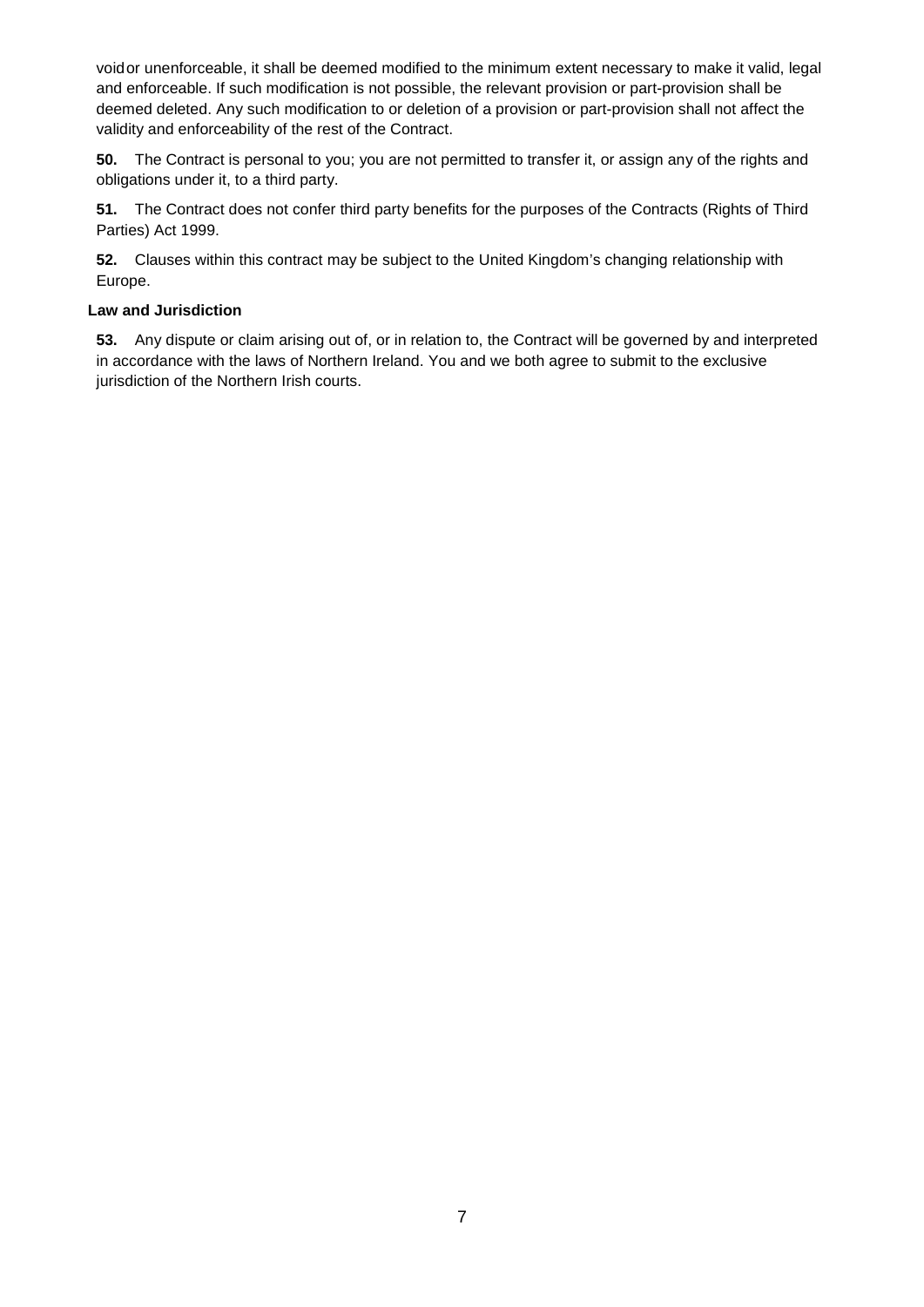#### **Admissions Policies**

There are two admissions policies, one covering undergraduate admissions:

[http://www.qub.ac.uk/directorates/MRCI/admissions/UndergraduateAdmissions/UndergraduateAdmissionsPol](http://www.qub.ac.uk/directorates/MRCI/admissions/UndergraduateAdmissions/UndergraduateAdmissionsPolicy/) [icy/,](http://www.qub.ac.uk/directorates/MRCI/admissions/UndergraduateAdmissions/UndergraduateAdmissionsPolicy/)

and the other postgraduate admissions:

<http://www.qub.ac.uk/directorates/MRCI/admissions/PostgraduateAdmissions/PostgraduateAdmissionsPolicy/>

These apply to the admission of all undergraduate and postgraduate students and applicants are encouraged to read the relevant policy.

### **University Calendar, General Regulations (including Study Regulations)**:

[\(http://www.qub.ac.uk/dasa/AcademicAffairs/GeneralRegulations/\)](http://www.qub.ac.uk/dasa/AcademicAffairs/GeneralRegulations/) There are separate study regulations for undergraduate programmes, postgraduate taught programmes, and research degree programmes.

Regulations are reviewed and updated annually, and any changes to the regulations are communicated to students at the start of each academic year.

**Student Misconduct Procedures** – there are two student misconduct procedures, one covering academic misconduct (Procedures for Dealing with Academic Offences:

[http://www.qub.ac.uk/dasa/AcademicAffairs/GeneralRegulations/Procedures/ProceduresforDealingwithAcad](http://www.qub.ac.uk/dasa/AcademicAffairs/GeneralRegulations/Procedures/ProceduresforDealingwithAcademicOffences/) [emicOffences/\)](http://www.qub.ac.uk/dasa/AcademicAffairs/GeneralRegulations/Procedures/ProceduresforDealingwithAcademicOffences/), and the other non-academic misconduct (Conduct Regulations:

[http://www.qub.ac.uk/dasa/AcademicAffairs/GeneralRegulations/ConductRegulations/\)](http://www.qub.ac.uk/dasa/AcademicAffairs/GeneralRegulations/ConductRegulations/). These apply to all students of the University.

### **Failure to Disclose Information**

Some programmes are exempt from the Rehabilitation of Offenders Act and students are required to disclose spent or unspent convictions and any relevant heath disclosures. If your programme is exempt from the Rehabilitation of Offenders Act you will be asked either by UCAS (UG students) or on the Direct Admissions Portal (DAP) to declare the information as part of your application to the programme. It is the student's responsibility to check any specific programme requirements. Failure to disclose could jeopardise your enrolment status.

There are also specific disclosure requirements for courses leading to membership of a profession/professional body and/or for Fitness to Practise considerations. These requirements normally include disclosure of 'spent' convictions and may also include disclosures concerning health. Again, it is the student's responsibility to comply with relevant professional body standards.

For all other programmes which are exempt from Rehabilitation of Offenders Act, you will be asked at enrolment and registration if you have any spent or unspent convictions, or if you are under investigation for any such offences. This includes any criminal conviction incurred before being registered as a student at the University, or court proceedings and/or a criminal conviction whilst registered as a student at the University or during a period of leave of absence. A guide to relevant offences for these purposes is provided below. Please note this list is not exhaustive and the criteria may be amended from time to time. Any changes however, will be communicated. No disclosure is usually required of motoring offences attracting fines/maximum 3 penalty points or 'spent' convictions under the Rehabilitation of Offenders Act 1974.

Relevant offences include one or more of the following:

• Any kind of violence including (but not limited to) threatening behaviour, offences concerning the intention to harm or offences which resulted in actual bodily harm.

• Sexual offences, including those listed in the Sexual Offences Act 2003.

• The unlawful supply of controlled drugs or substances where the conviction concerns commercial drug dealing or trafficking (drug offences only involving possession are not relevant offences).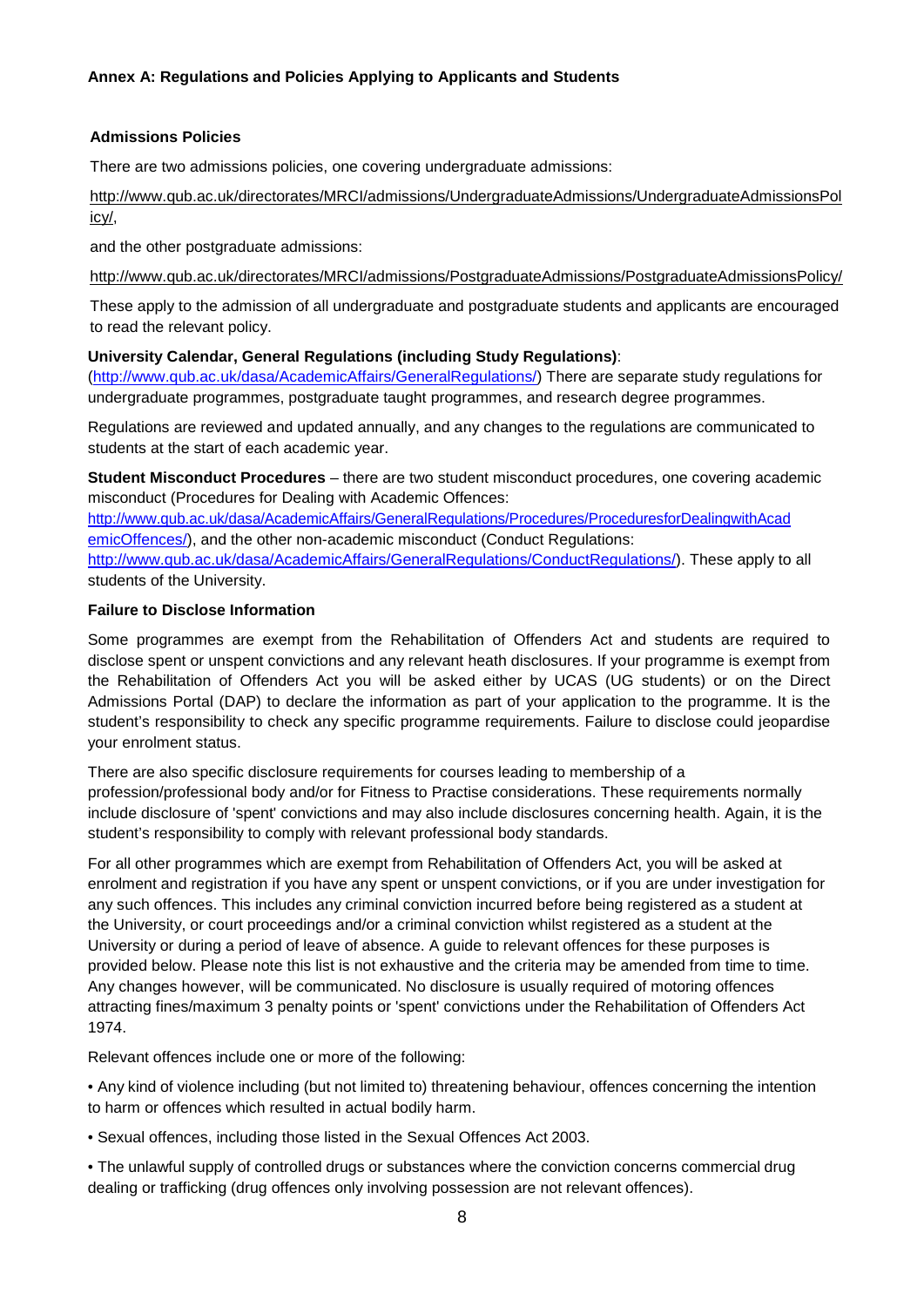- Offences involving firearms.
- Offences involving arson.
- Offences involving terrorism.

If you were convicted outside the United Kingdom for an offence listed above, this is also considered a relevant offence. For the purposes of this question, cautions, reprimands and final warnings are considered as convictions.

Penalty notices for disorder (PNDs), anti-social behaviour orders (ASBOs) or other orders are not convictions, unless you have contested a PND or breached the terms of an ASBO or other order and this has resulted in a criminal conviction.

#### **Tier 4 Compliance Requirements:**

[\(http://www.qub.ac.uk/sites/iss/Filestore/Filetoupload,769671,en.pdf\)](http://www.qub.ac.uk/sites/iss/Filestore/Filetoupload%2C769671%2Cen.pdf) – this document sets out the terms and conditions for Tier 4 (General) students receiving a Confirmation of Acceptance for Studies from Queen's University Belfast and enrolling as a full-time student at the University.

**Student Finance Framework** [\(http://www.qub.ac.uk/tuitionfees\)](http://www.qub.ac.uk/tuitionfees) – provides a consolidated guide on all matters which have an impact on tuition fees and associated charges. The Framework also includes a Fee Appeals Process.

**Student Disability Policy** [\(http://www.qub.ac.uk/sgc/disability\) –](http://www.qub.ac.uk/sgc/disability) this outlines the University's commitment to ensuring students with disabilities and/or long-term conditions have equitable access to all aspects of University life, as far as reasonably practicable. The policy also details the general principles of support that students with a disability and/or long-term condition can expect if they disclose their condition and register with the University's Disability Service.

**Data Protection Policy** [\(http://www.qub.ac.uk/Discover/About-Queens/Leadership-and-structure/Registrars-](http://www.qub.ac.uk/Discover/About-Queens/Leadership-and-structure/Registrars-Office/Policies/)[Office/Policies/\)](http://www.qub.ac.uk/Discover/About-Queens/Leadership-and-structure/Registrars-Office/Policies/) – this policy sets out how the University holds and processes personal data.

#### **Information Security Policies**

[\(http://www.qub.ac.uk/directorates/InformationServices/Services/Security/#Policies\)](http://www.qub.ac.uk/directorates/InformationServices/Services/Security/#Policies) – these policies are intended to provide a framework for the use of the University's Information Technology resources.

Application of these should be interpreted has having an all-encompassing remit to include new and developing technologies and uses, to which explicit reference may not be made.